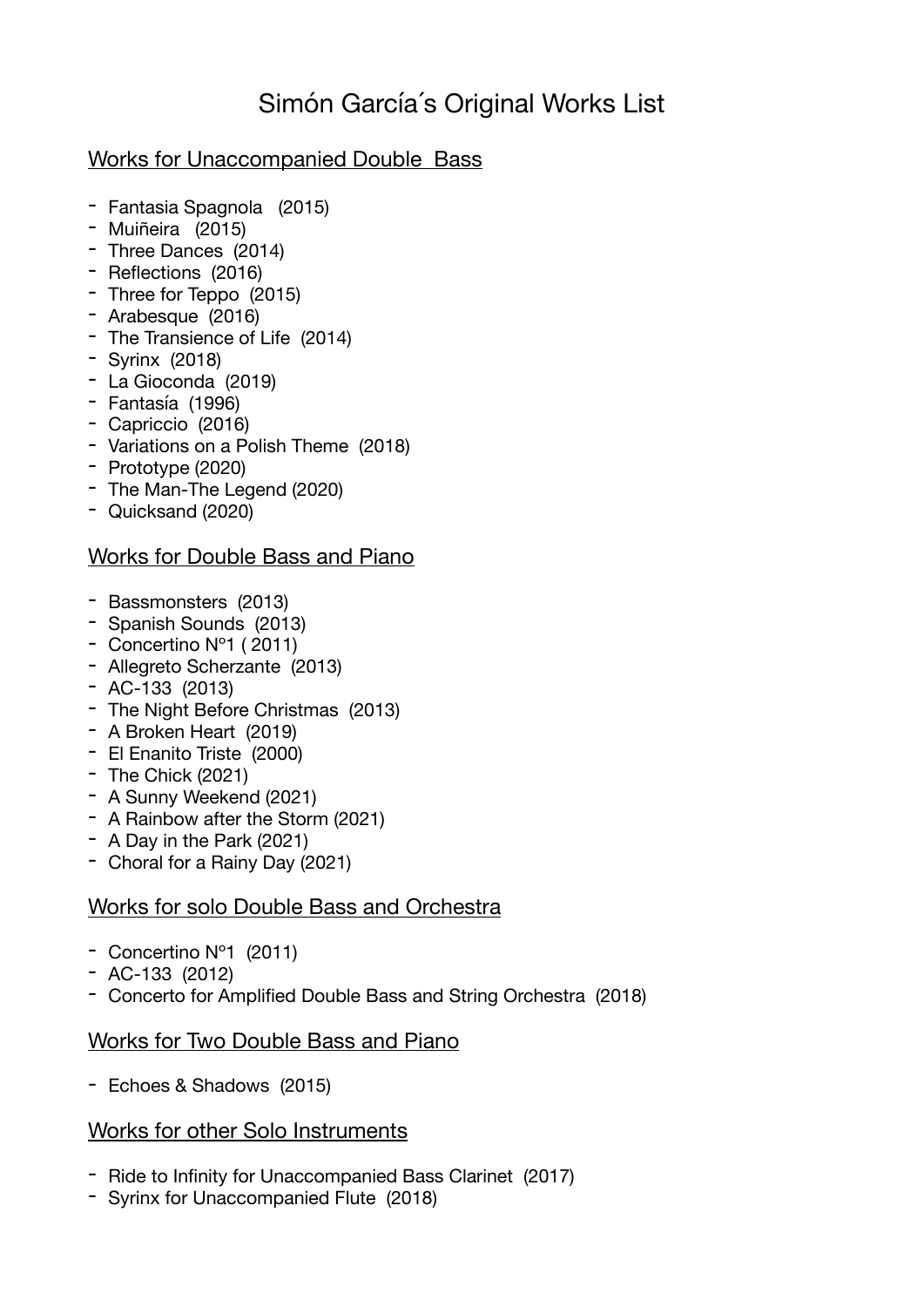- La otra cara de la luna for Piano (2001)
- Spanish Sounds for Bb Trumpet & Piano (2018)
- Concertino Nº1 for Violin & Piano (2019)
- Para Lina for Mandolin (1995)
- A Summer´s day for Soprano & Piano (2012)
- Concerto for Vibes & Strings (2019)

#### Works for Two Double Basses

- Californian Duett (2011)
- The Origins (Californian Duett Nº 2) (2013)
- Northern Lights (2015)
- Allegro (1995)
- Andante (1995)
- Grave (1995)
- Allegro Deciso (1995)
- Dúo Para Contrabajos (1996)

#### Works for Three Double Basses

- Heroes & Villains (2015)
- Al-Ándalus (2014)

#### Works for Four Double Basses

- AC-133 (2008)
- Bassmonsters (2013)
- Spanish Sounds for an American Friend (2013)
- The Stranger (2011)
- A Night in Compostela (2009)
- The River Fisherman (2009)
- Overture Deserto (2012)
- Grata Galerudo (2006)
- Bad Brothers (2007)
- Elegia (2006)
- The Luck of the Irish (2013)
- Lucca´s March (2018)
- Swing K-1000 (2009)
- Noelia (1998)
- Aires Cariocas (2015)
- Medulio Mountain (2017)
- Mali-malist (2012)
- Northern Lights (2015)

#### Works for Four Double Basses & Orchestra

- Celebration (2014)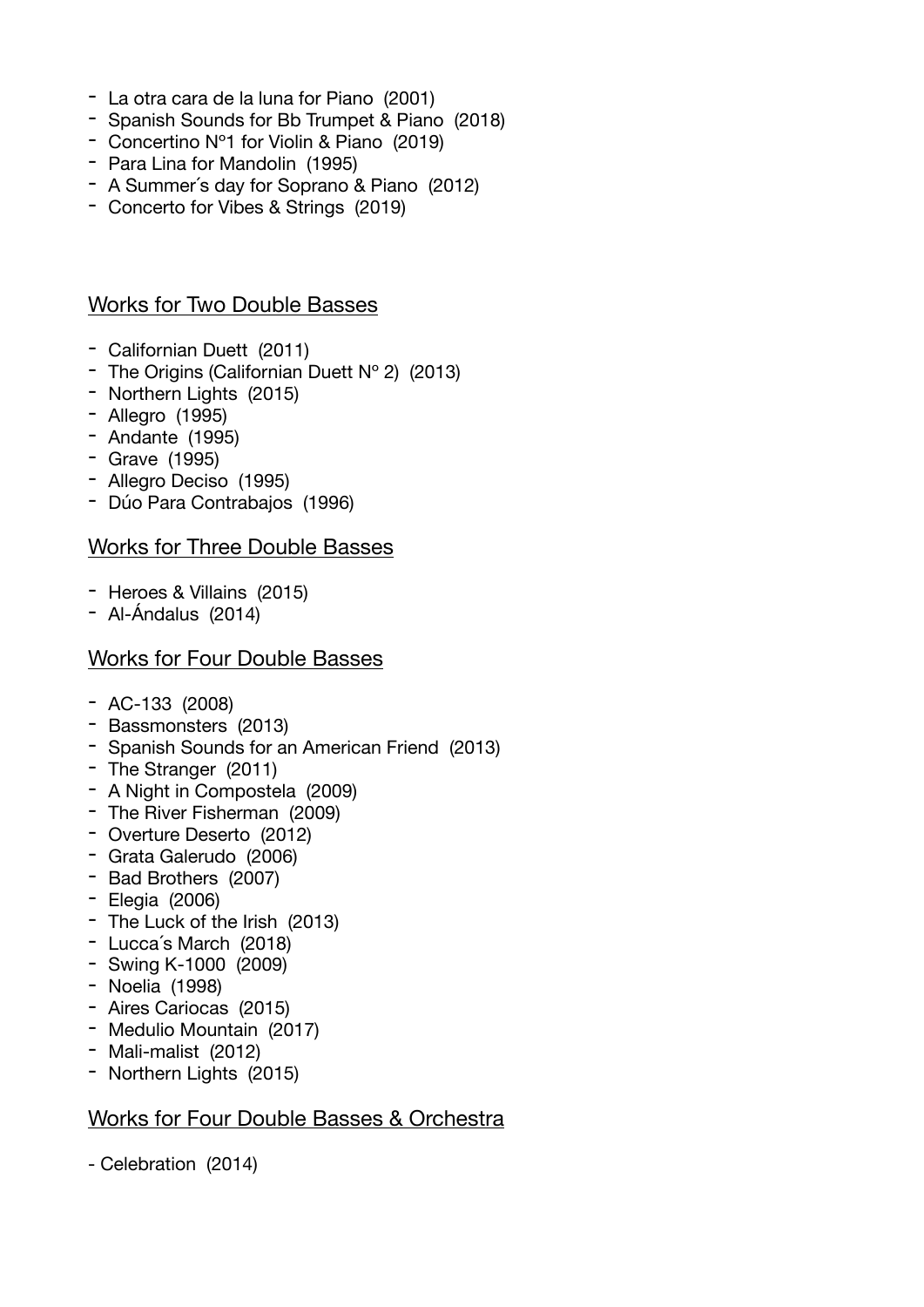# Works for Narrator and Four Double Basses

- Fearless John (2012)

# Works for Soprano and Four Double Basses

- A Summer´s Day (2012)

# Works for Solo Bass and Four Double Basses

- Concertino Nº1 (2011)

# Works for Five Double Basses

- Danza Chinesca (Chinese Dance) (2012)

# Works for Six Double Basses

- Der Fremde (2010)
- A Night in Compostela (2011)
- Dreams Can Come True (2017)
- The Luck of the Irish (2013)
- Great Fun and Smiles in Malta. (2019)

# Works for Eight Double Basses

- Lucca, Terra di Felicitá (2018)
- Time Capsule (2012)
- Aires Cariocas (2017)
- In Nomine Domine (2018)

# Works for Nine Double Basses

- The adventures of the Little Soldier (2013)

# Works for Twelve Double Basses

- Echoes & Shadows (2014)

# Chamber Music

- The River of Life for Double Bass & Guitar (2016)
- The River of Life for Double Bass & Harp (2016)
- Andante for Double Bass & Guitar (1996)
- Polkas for Accordion, Guitar & Double Bass (1995)
- Ubi Sunt for Accordion, Guitar & Double Bass (1995)